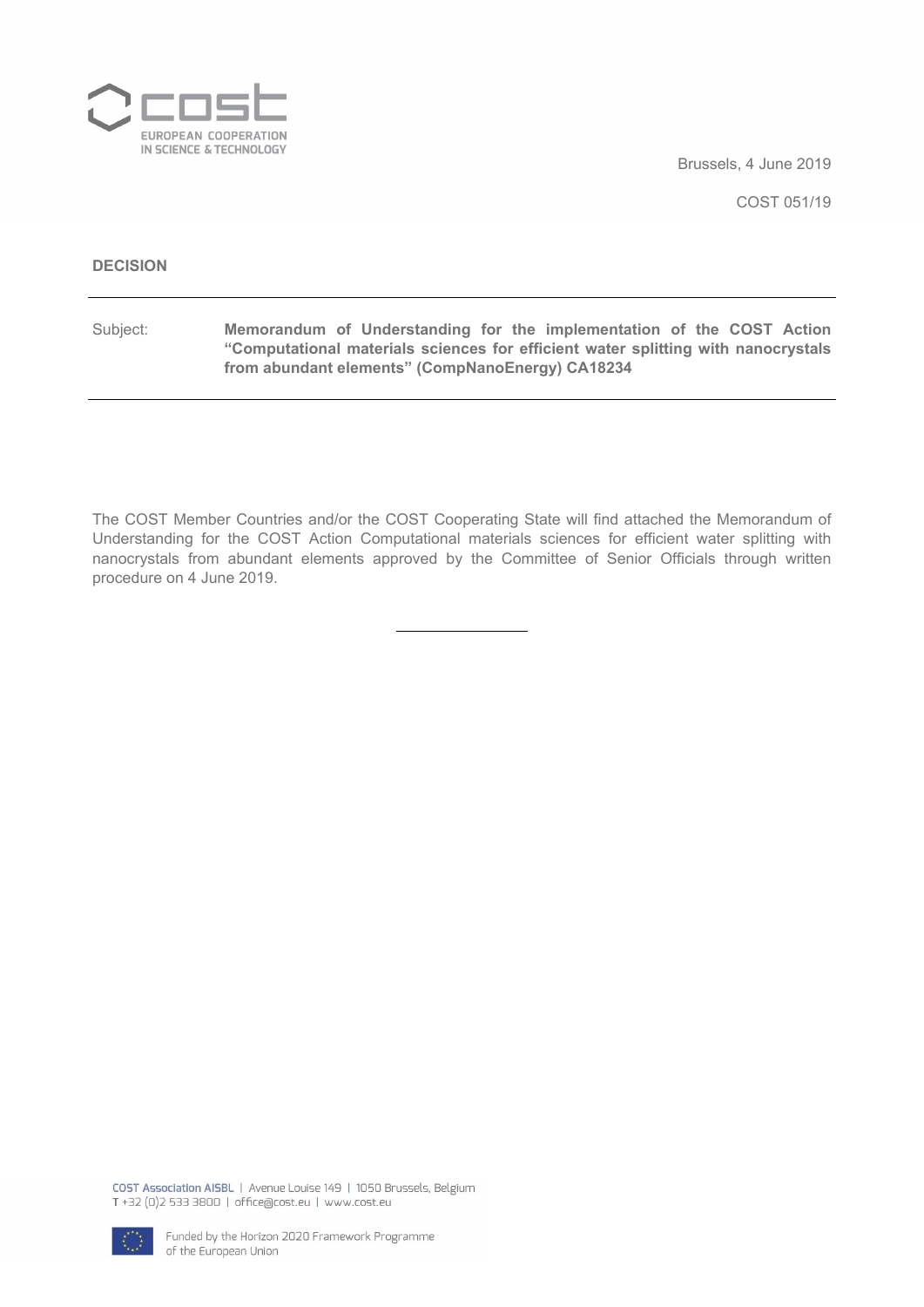

# **MEMORANDUM OF UNDERSTANDING**

For the implementation of a COST Action designated as

#### **COST Action CA18234 COMPUTATIONAL MATERIALS SCIENCES FOR EFFICIENT WATER SPLITTING WITH NANOCRYSTALS FROM ABUNDANT ELEMENTS (CompNanoEnergy)**

The COST Member Countries and/or the COST Cooperating State, accepting the present Memorandum of Understanding (MoU) wish to undertake joint activities of mutual interest and declare their common intention to participate in the COST Action (the Action), referred to above and described in the Technical Annex of this MoU.

The Action will be carried out in accordance with the set of COST Implementation Rules approved by the Committee of Senior Officials (CSO), or any new document amending or replacing them:

- a. "Rules for Participation in and Implementation of COST Activities" (COST 132/14 REV2);
- b. "COST Action Proposal Submission, Evaluation, Selection and Approval" (COST 133/14 REV);
- c. "COST Action Management, Monitoring and Final Assessment" (COST 134/14 REV2);
- d. "COST International Cooperation and Specific Organisations Participation" (COST 135/14 REV).

The main aim and objective of the Action is to generate a multiscale modelling platform that will be used world-wide for conducting state-of-the-art multi-scale property prediction of materials and tackle the ambitious task of developing renewable energy technologies. This will be achieved through the specific objectives detailed in the Technical Annex.

The economic dimension of the activities carried out under the Action has been estimated, on the basis of information available during the planning of the Action, at EUR 72 million in 2018.

The MoU will enter into force once at least seven (7) COST Member Countries and/or COST Cooperating State have accepted it, and the corresponding Management Committee Members have been appointed, as described in the CSO Decision COST 134/14 REV2.

The COST Action will start from the date of the first Management Committee meeting and shall be implemented for a period of four (4) years, unless an extension is approved by the CSO following the procedure described in the CSO Decision COST 134/14 REV2.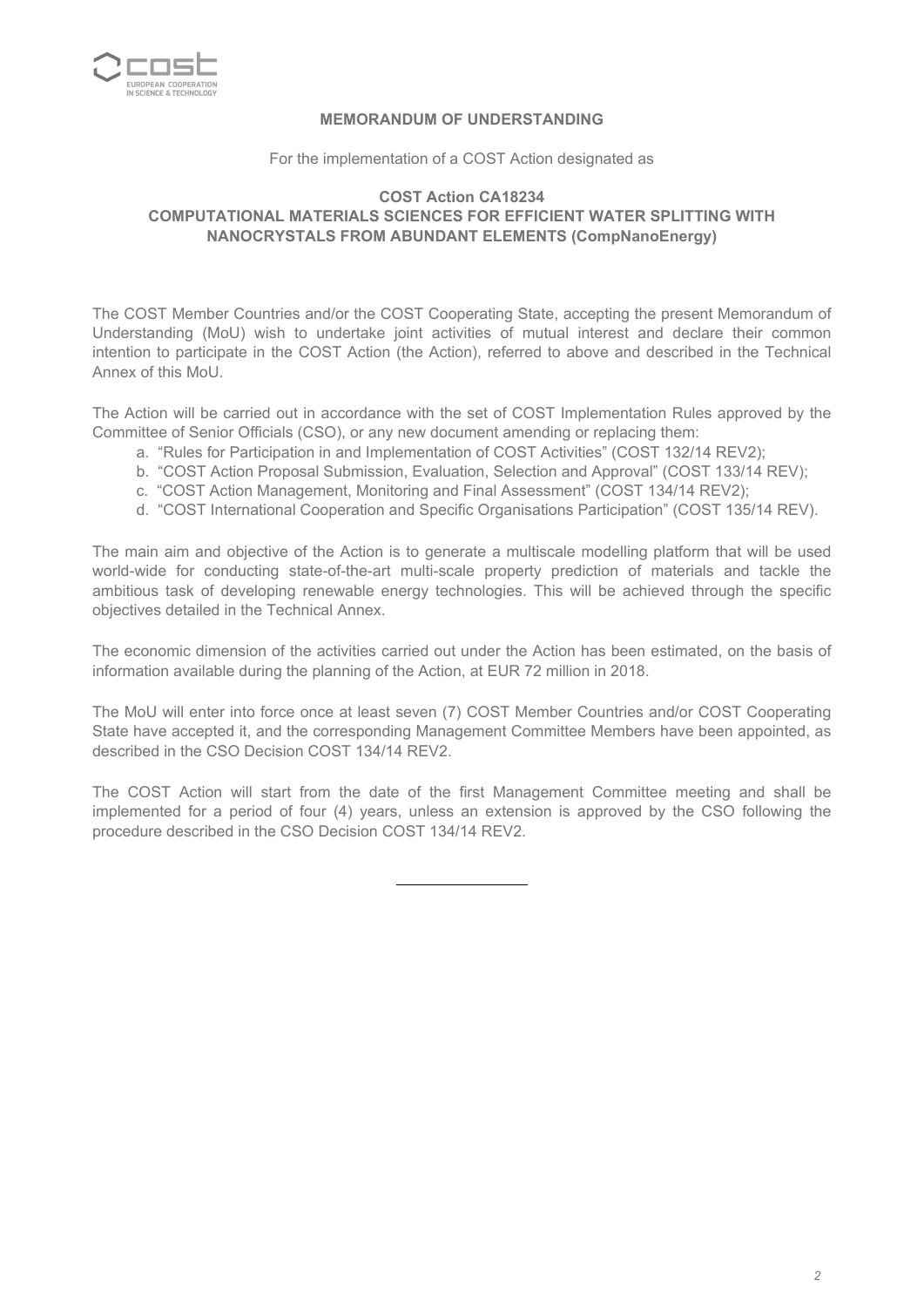

# **OVERVIEW**

#### **Summary**

Modern society in Europe needs a source of energy that is generated without harming the environment. The efficiency of renewable energy converting devices such as water splitting with electrochemical cells based on nano-scaled oxides relies on a sensible choice of material components. However, larger scale material and device properties such as interface segregation, grain boundary movement, ionic diffusion through porous materials, and mechanical loading also strongly impact performance, making the theoretical simulation of realistic devices a challenging multi-scale problem. Although the scientific community has developed expertise in the individual modelling fields, much less effort has been devoted to integrating and combining the scales toward a multi-scale approach. The ultimate central challenge will be to generate a multiscale modelling platform that will be used world-wide for conducting state-of-the-art multi-scale property prediction of materials.

This COST Action intends to focus on bridging the knowledge gaps between different theoretical methods and computer codes in order to facilitate the discovery of novel materials for energy conversion. The objectives of this challenge include building an organized network of European scientists working on achieving greater scientific understanding of water splitting and developing approaches for reliable and realistic multi-scale modelling of nano-oxides material architectures.

This COST Action will also develop initiatives to train young scientists, as well as inform computational users throughout the development and production. The longer term outcome will be the faster achievement of more environmentally friendly energy technologies which has an immeasurably large impact and benefit for society.

| <b>Areas of Expertise Relevant for the Action</b>                                                        | Keywords                          |  |  |  |  |
|----------------------------------------------------------------------------------------------------------|-----------------------------------|--|--|--|--|
| $\bullet$ Chemical sciences: Theoretical and computational chemistry $\bullet$ Density Functional Theory |                                   |  |  |  |  |
| • Materials engineering: New materials: oxides, alloys,                                                  | $\bullet$ Water splitting         |  |  |  |  |
| composite, organic-inorganic hybrid                                                                      | • Computational materials science |  |  |  |  |
| • Nano-technology: Databases, data mining, data curation,                                                | $\bullet$ Energy conversion       |  |  |  |  |
| computational modelling                                                                                  |                                   |  |  |  |  |

#### **Specific Objectives**

To achieve the main objective described in this MoU, the following specific objectives shall be accomplished:

#### Research Coordination

● Review the current and upcoming methods/protocols/codes for developing novel materials for improving solar energy conversion efficiency, including their applications and advantages and weaknesses.

● Organize a network of European scientists working on achieving greater scientific understanding of energy conversion mechanisms and developing approaches for reliable and realistic multi-scale modelling of material architectures.

● Determine specific material requirements for the assessment of efficient energy conversion. Here the needs for specific energy conversion devices, including photovoltaic cells and photoelectrochemical cells, will be determined.

● Develop existing and new field method centres in several European countries in order to test the efficiency and method applicability and transferability.

● Establish consultation services (technical) and recommendations to end-user groups.

• Strengthen collaboration of theoretical groups with experimental groups in order to receive experimental feedback on the proposed new materials and verify the theoretical hypothesis.

# **TECHNICAL ANNEX**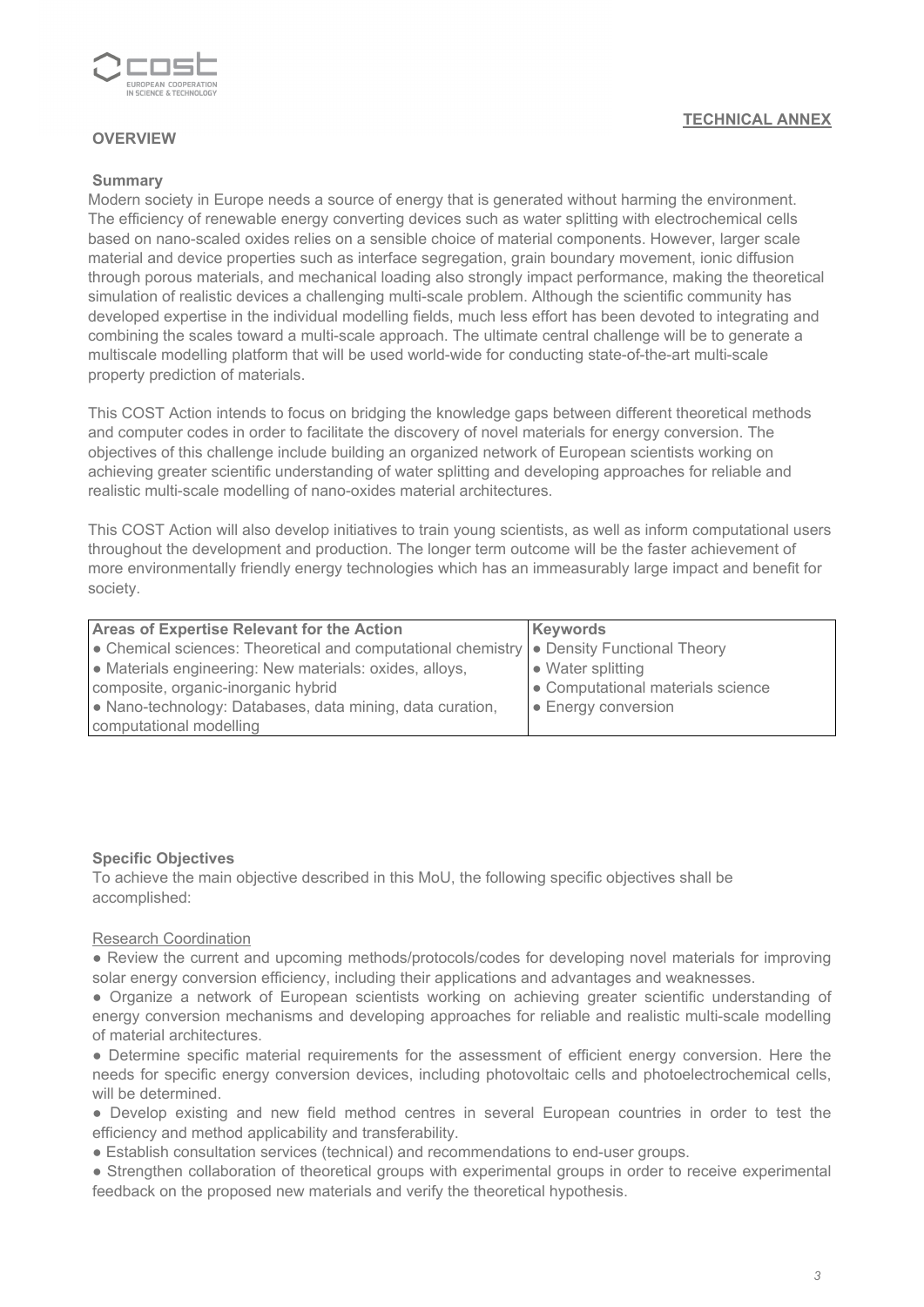

# Capacity Building

● Set up a process for assembling scientific information on material properties for solar energy conversion and build a respective reliable and efficient modelling methodology.

- Establish data collections on methodologies currently in use and under development.
- Evaluate the accuracy of these methods and recommend changes to protocols where appropriate.

● Establish a network of existing and new method oriented centres where the new method developments and integration can be tested and demonstrated.

● Provide a platform to train young scientists through STSMs targeted at selected high-impact topics, mentoring programmes and training workshops.

● Promote collaboration among European and international interested parties.

● Encourage the development of new relevant research consortia and programmes within Europe and cooperate with existing related initiatives.

• Establish a communications platform for academia, industry, and the public.

● Foster and create role models with network opportunities for early career scientists and female scientists.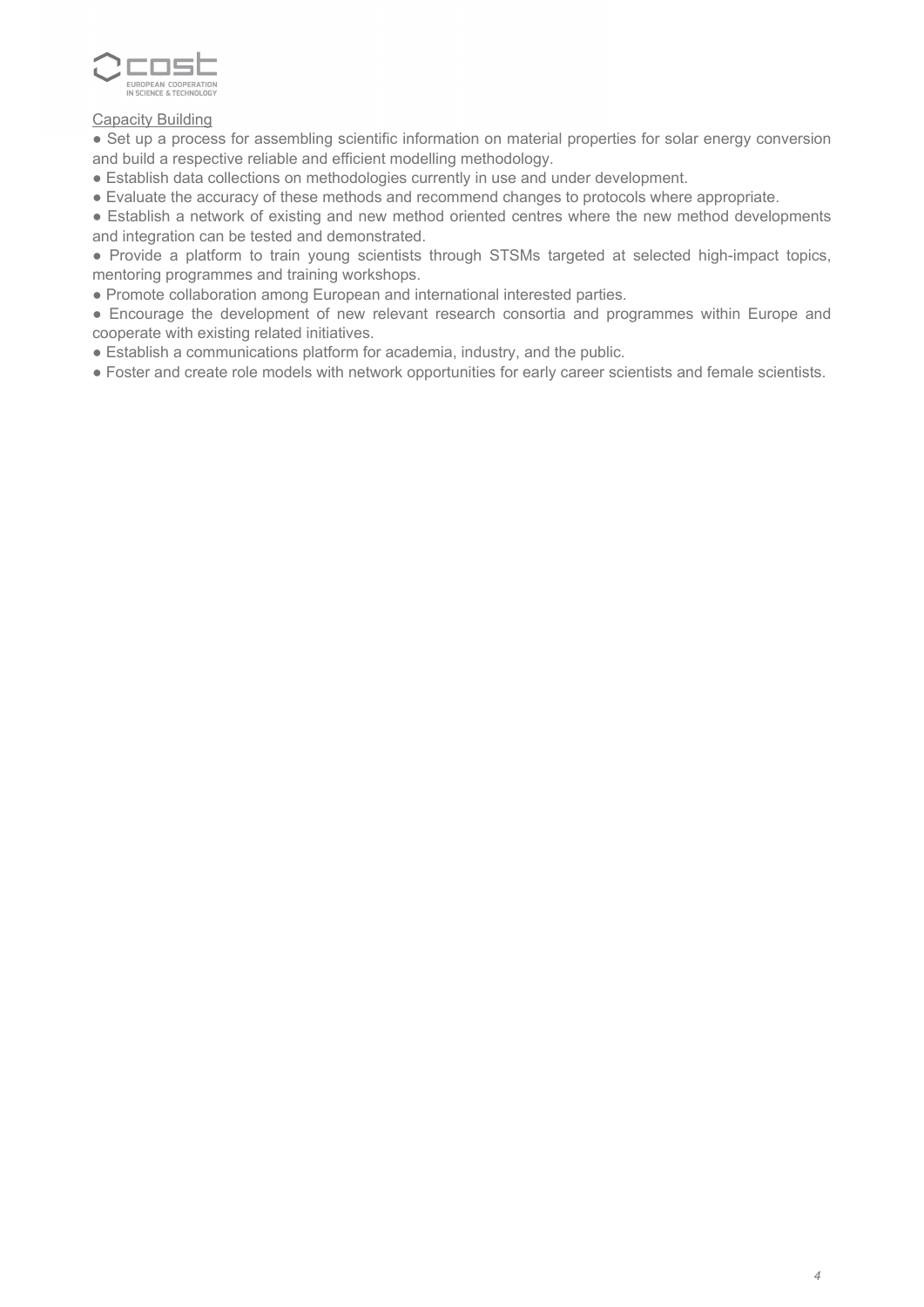

# **TECHNICAL ANNEX**

# **1 S&T EXCELLENCE**

# **1.1 SOUNDNESS OF THE CHALLENGE**

# 1.1.1 DESCRIPTION OF THE STATE-OF-THE-ART

#### **Computational Materials Science – Overview**.

Computational Materials Science is the computer-based employment of modeling and simulation following the laws of physics (from quantum to continuum mechanics depending on the scale) to understand and predict materials behavior either regarding their physical properties or their chemical reactivity. The modeling and simulation of materials is challenging, largely because of the extreme range of length and time scales that govern materials response. Length scales may span from nanometers (involving atoms and their interactions) to meters of engineered structures (where properties can be derived from continuum mechanics). Similarly, important time scales range from femtoseconds of atomic vibrations, again involving description at the quantum mechanical level, to the decades of the use of materials products where the simulation is in terms of classical mechanics likely involving a coarse graining description. The broad conditions of time and length scales required for a complete description of the materials of interest imply that no single technique is able to provide the required information at all scales. Thus, methods have been developed each focused on a specific set of physical phenomena and appropriate for a given range of lengths and times with a few attempts to bridge the gap between the different scales. These include methods mixing quantum mechanics and classical molecular dynamics, Monte Carlo simulation at various scales with different models for the interacton and, finally, continuum modeling. In the following we give a brief overview of the main types of methods focusing on the time and length scale of application.

#### **Quantum Mechanics Methods**.

The behavior of a material can be related to the types of bonding between the atoms, such as ionic, covalent, or metallic. A fundamental description of bonding requires the calculation of electronic distributions. The class of methods that yield such information are called electronic structure methods whose basis is the time independent Schroedinger equation. There are classes of methods that assume an approximate solutions for the wave function and find variational solutions (Hartree-Fock and explicitly correlated methods), but a much more common and efficient framework for characterizing materials is provided by Density Functional Theory (DFT) based methods that use the electronic density as a fundamental variable. DFT has become mainstream likely due to its ability to predict material properties with reasonable accuracy at a reasonable computational expense. Yet, several families of DFT methods exist providing increased accuracy at the expenses of using a more sophisticated, and hence more computationally expensive, exchange-correlations potentials. This type of methods can nowadays handle explicitly up 1000-2000 atoms and efficient parallel codes exist than can be run on powerful computers involving thousands of cores. Nevertheless, due to the difficulty to access to supercomputers for long enough runs, most of the calculations carried out world wide rarely involve more than 100-200 atoms. Here, it is worth mentioning the so-called QM/MM approaches where the system of interest is divided into two parts, one treated fully quantum mechanically and the rest treated more approximately (molecular mechanics or lower level quantum mechanical). The QM/MM can be regarded as a starting point for multi-scale modeling which is the main aim of the present COST Action.

COST Association AISBL | Avenue Louise 149 | 1050 Brussels, Belgium T+32 (0)2 533 3800 | F+32 (0)2 533 3890 | office@cost.eu | www.cost.eu

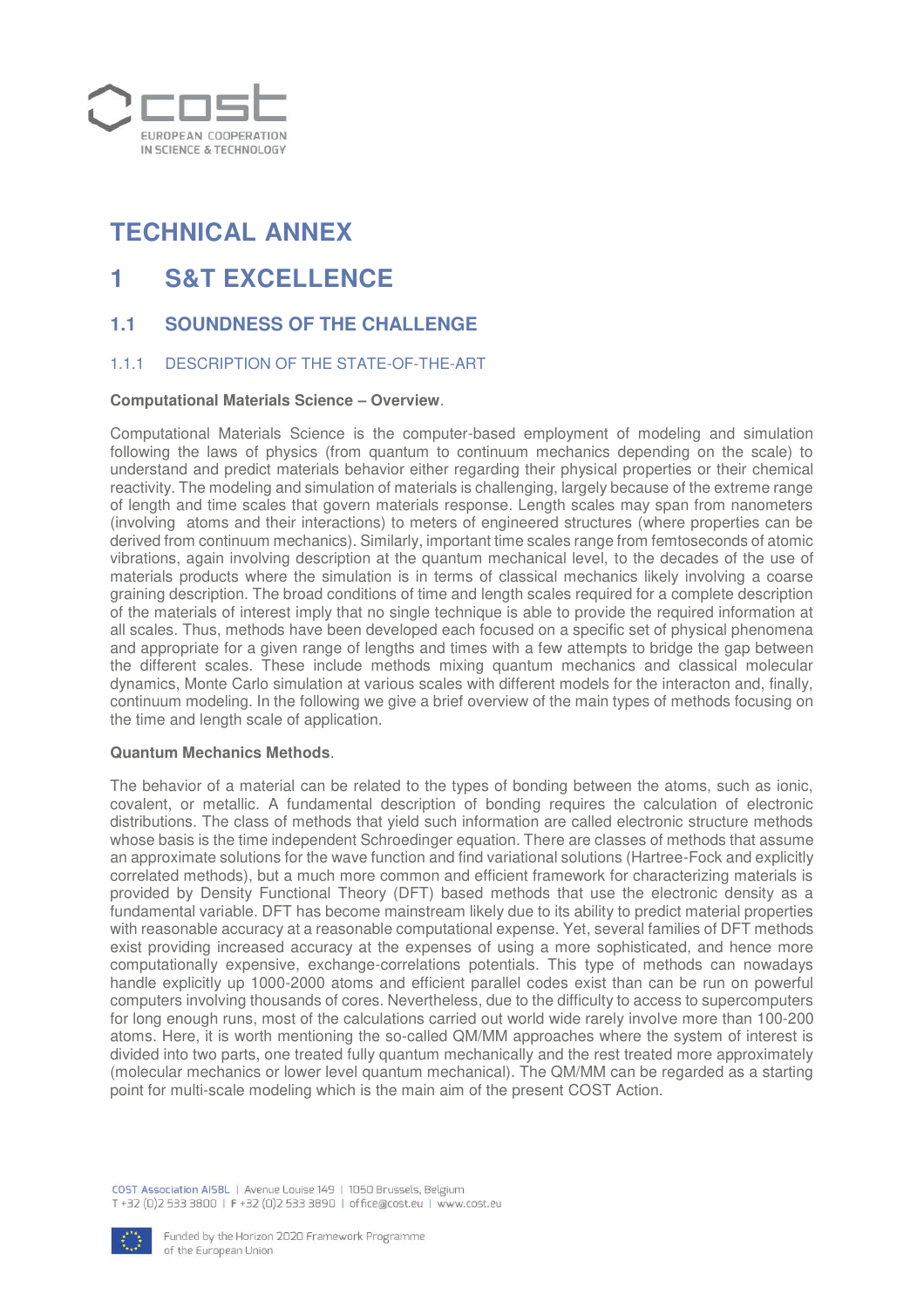

# **Molecular Dynamics**.

The molecular dynamics method is one of the most used for gaining information about structure and dynamics at the atomic scale including temperature effects by coupling the system to the appropriate thermostat. The molecular dynamics method was one of the first computer-based techniques for studying properties of materials during the 1950s. The basic idea behind the molecular dynamics theory is that forces are calculated and Newton's equations are solved to determine how atoms move. Here, the main problem lies precisely in determining the forces, these are rigorously provided by the potential energy surface which is obtained from a quantum mechanical electronic structure method. The resulting methods are usually described by an Ab Initio Molecular Dynamics (AIMD) with the famous Carr-Parrinello formalism being an efficient way to carry out the simulations. Here, the cost of computing the forces is the main bottleneck and the simulations are constrained to a few tens of atoms and had run to a few picoseconds at most. To solve the problem of the computational cost associated at obtaining the forces on the atoms, several force fields have been developed either using ab initio data or experiments. The use of force fields allows for simulations with thousands of atoms and up to milliseconds but are restrited to problems where bonds are not made or broken which requires a full quantum mechanical description. Yet, some reactive force fields have been proposed to overcome this problem. Mixing the two description as in static QM/MM is a possibility that needs to be explored to reach the objective of true multiscale modeling. For even larger systems involving lengths at the mesoscale, coarse graining molecular dynamics methods have been developed where groups of atoms constitute different types of objects (coarse grains) which are subject to the forces driving the dynamics. Ideally, mixing quantum mechanics, atomistic force fields and coarse grained methods would lead to a powerful multiscale framework for the research envisaged in this COST Action.

## **Monte Carlo Methods**.

The Monte Carlo method is a powerful approach for providing thermodynamic information. The method was developed in the 1940s to solve multidimensional integrals. The method is used while directly evaluating an ensemble average without dynamical information. The method is based on statistical sampling. In many aspects, these methods are similar to molecular mechanics and a model for the interaction (forces) is needed. Here, the time evolution is substituted by a sufficiently large statistical sampling which is carried out following the Metropolis-Hastings algorithm. With appropriate force fields, including coarse graining, Monte Carlo techniques allow obtaining thermodymical properties under different conditions and for different types of ensembles (microcanonic, canonic or grand canonic). Time and length scales for this type of simulations are as in molecular dynamics (see above) and is strongly dependent on the type of interactions included. Monte Carlo schemes can be used for simulation of reactive systems (Kinetic Monte Carlo), for force field optimization, and for thermal properties in terms of heat and flow.

## **Continuum Models (incl. microscale models)**.

Continuum models are used to analyse the kinematics of mechanical behavior of materials on long time and length scales. These models were first formulated in the 19<sup>th</sup> century. Materials are modeled as a continuous mass rather than a discrete particle and the properties and time evolutions are governed by laws of classical mechanics. Hence, modeling an object as a continuum assumes that the substance is completely filled and ignores that matter is made of atoms. Obviously, these models are aimed at describing properties where individual atoms do not count except than in providing an averaged value. However, microscale continuum models can be applied to microscopic length and time scales to account for geometry and properties of individual constituents, and predict the macroscopic response of heterogenous materials.

**Multiscaling Approach.** The ultimate goal of materials science and engineering is the discovery and development of new materials. Historically, materials development has involved numerous trials and errors. This process is slow and creates limitations for the timely development and applications of new materials. Reducing the time and cost of materials development is thus a major goal.

Multiscaling is an integration of the different types of modeling and simulation described above and offers a path to accelerate materials development, specifically for renewable energy technologies. QM/MM methods provide a first step towards multiscale modeling, ab initio embedding theories provide an interesting alternative but a consistent integration of these different approaches including also existing databases and big data analytics methods is needed to reach the point where new materials for energy conversion could be discovered. There are strong indications that improving material design through computational modeling will involve directly the product design process and benefit companies.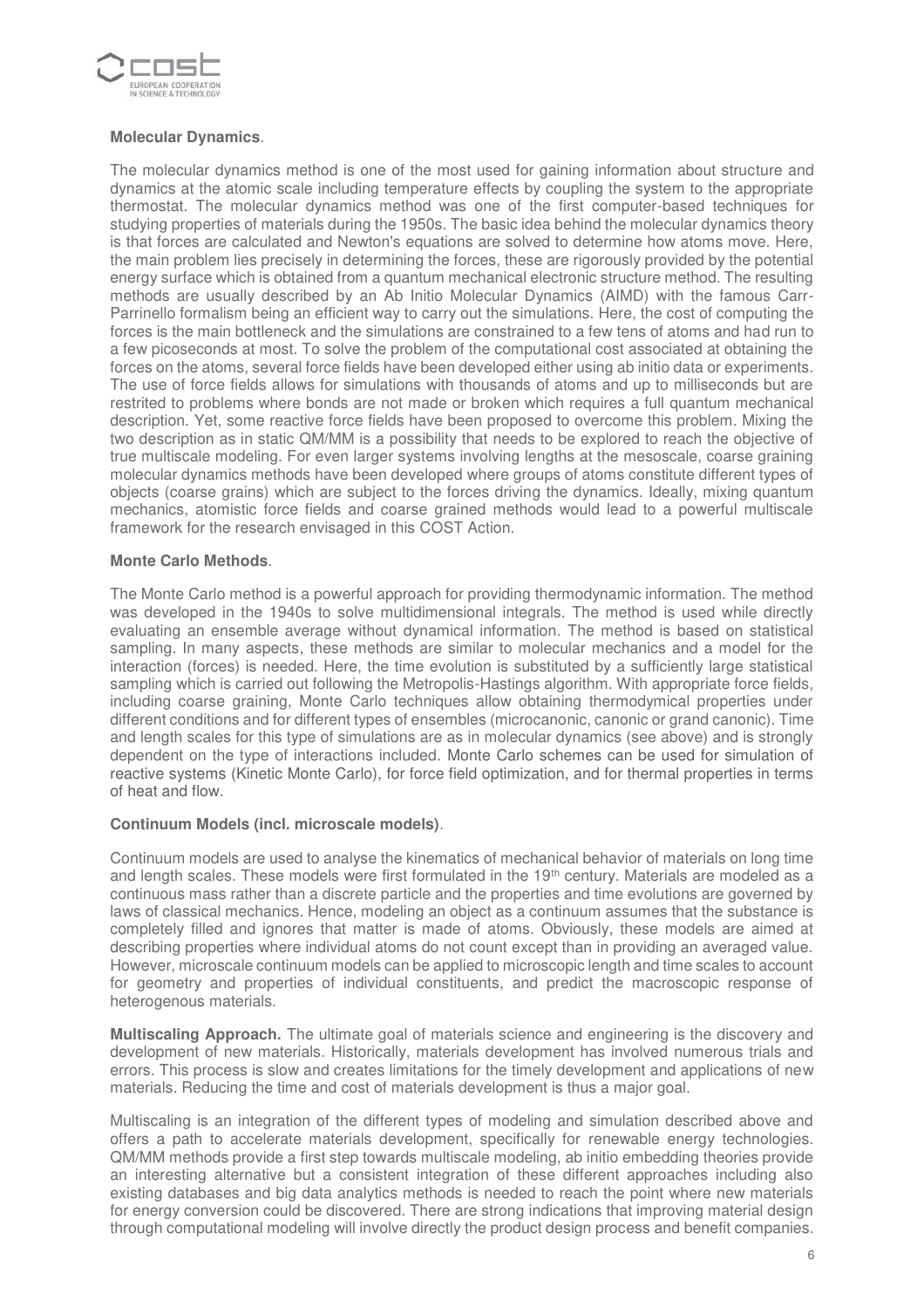

Extending and improving the existing methods so as to increase length and time scales of simulations is, however, an urgent need for a successful outcome.

# 1.1.2 DESCRIPTION OF THE CHALLENGE (MAIN AIM)

Modern societies needs an inexpensive source of energy generation with minimal environmental impact. Europe cannot be a mere spectator in this endeavour and has the responsibility to contribute to the global goal of searching for alternative energy solutions. Indeed, the European commission has announced a mission to accelerate global clean energy innovation (http://europa.eu/rapid/pressrelease IP-16-2063 en.htm). Currently, the major source of Europe's energy usage comes from fossil fuel combustion which is tremendously polluting, damaging our health, and destroying our planet. There are numerous examples of promising emerging technologies such as seasonal heat storage(heat battery) to improve the applicability of solar energy for providing thermal comfort in the building sector, thermochemical materials which store solar energy in form of chemical energy via a hydrationdehydration cycle and phase change materials which store the thermal energy during the process of melting and freezing. Novel designed materials can be developed having high energy density storage and fast kinetics able to store and release the heat when needed. Several promising solutions for solar energy conversion are being intensively studied based on solar energy conversion, including photovoltaic cells and photo-electrochemical cells. The purpose of solar cells and photo-electrochemical cells is to convert solar energy into useful energy, such as electricity and fuel. The efficiency of such energy converting devices relies on a sensible choice of material components. In particularly, a good material must match several criteria, including being inexpensive, non-toxic, electronically conductive, light absorbing, and chemically active for catalysis. Known existing materials do not meet all of these demands and this is severly limiting the implementation and usefulness of these technologiesin industry. Therefore novel multifunctional materials must be developed.

• This COST Action proposes to identify new designer materials for renewable energy technologies

Integrating several research and development methods to tackle this ambitious task of developing renewable energy technologies is of great importance to society world wide and especially in the highly industrialized European countries. The science behind photovoltaic cells and photo-electrochemical cells are based on phenomena that occurs at the smallest scale (atoms and molecules) up to full system operation. The composition at the atomic scale can affect band-to-band solar energy absorption efficiency as well as atom-to-atom electron transport and conductivity. However, larger scale material and device properties such as interface segregation, grain boundary movement, ionic diffusion through porous materials, and mechanical loading also strongly impact performance, making the theoretical simulation of realistic devices a challenging multi-scale and multi-physics problem.

• We will develop a theoretical framework for multi-scale material modelling

First-principles based multiscale methods that are able to predict material properties have been shown to be promising. Although our scientific community has developed expertise in the individual modelling fields, much less effort has been devoted to integrating and combining the scales toward a multi-scale approach. Multi-scale modelling is a field of solving problems which have important features at multiple scales. In physics and chemistry, multiscale modelling is aimed at predicting materials properties using information or models from different levels. The following levels are usually distinguished: quantum mechanical models (information from electronic structure at the atomic level), molecular dynamics models (information about time evolution of atoms under realistic conditions of pressure and temperature), coarse-grained and nano-level methods (information about parts of the system made from particular groups of atoms), and continuum models (information at the device scale). Each level addresses a phenomena over a specific range of length and time scales. Multiscale modelling is important in integrated computational materials science and engineering since it allows prediction of material properties and device performance based on knowledge of structure-process-property relationships. Since multiscale modelling relies on expertise at different levels and involves multidisciplinary activity, collaboration is mandatory.

Thus the most important challenges for the development of this interdisciplinary strategy that will be coordinated by this COST Action are the following:

a) Evaluating and benchmarking different methods/codes on the micro-nano-scale for predicting specific material properties related to energy converting devices, including materials structure, energetics, mechanical properties, optical, magnetic and electronic properties.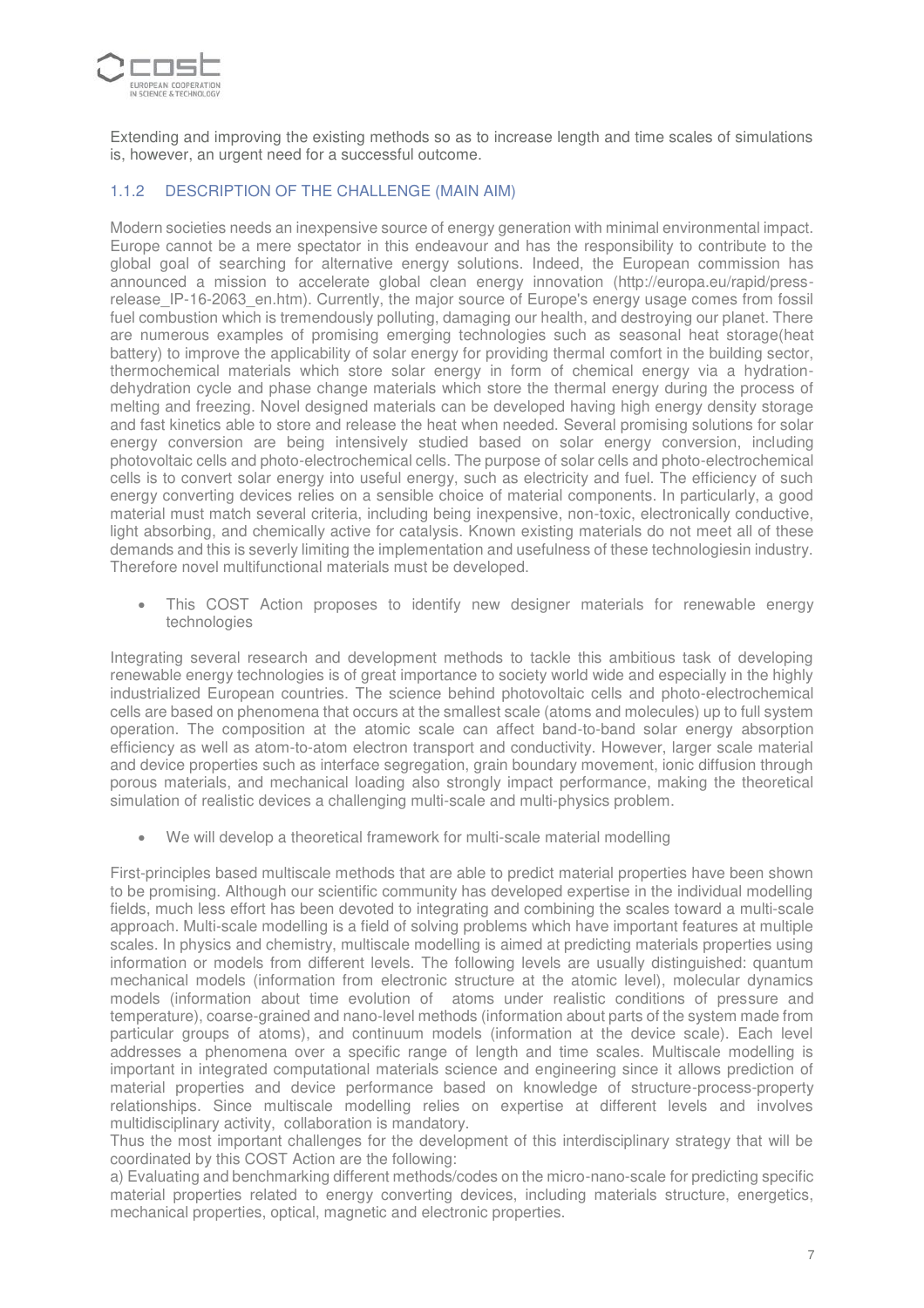

b) Examination of the specificity of selected materials based on existing databases and available experimental information for energy conversion processes exploiting the massive information available at different repositories (e.g. The Novel Materials Discovery (NOMAD) Center of Excellence, the Materials Project and aflowlib). These prototypes will be used for validating theoretical methods.

c) Development of specific schemes for integrating theoretical methods at different levels towards a useful multiscaling approach.

d) Providing a basis for discussion and bridging between different fields.

The ultimate central challenge will be to generate a multiscale modelling platform that will be used worldwide for conducting state-of-the-art multi-scale property prediction of materials.

# **1.2 PROGRESS BEYOND THE STATE-OF-THE-ART**

## 1.2.1 APPROACH TO THE CHALLENGE AND PROGRESS BEYOND THE STATE-OF-THE-ART

There are many challenges that remain to be overcome before the multiscaling approach will become a user friendly approach. One of the great challenges is how to connect between the different theoretical regimes. In fact, the QM/MM type of approaches discussed above are also applicable in special cases, for instance when the bonds that are broken can be saturated by hydrogen atoms or when the outer part of the material of interest is made of discrete parts as in the case of molecular based materials. Another challenge is how to import information from the small scale to the larger scale theory (and vice versa). For example, the larger scale Molecular dynamics can use Quantum Mechanical information for building potentials of atomic interactions (for example, through the ReaxFF approach), but many potential energies have not yet been derived for exotic materials such as nano-structures. This issue is significant for developing renewable energy materials since nanostructures have a large surface area and are able to absorb solar energy. The COST Action presented here will be aimed at integrating all available knowledge on potential parameters that can be transferred from one scale to another in the most possible general way so that one could reach a full system design.

This COST Action will create synergies at the scientific level (at European and International levels) to produce new computational tools, enhance research productivity and come up with results of interest likely to be brought to experimental test. This COST Action will also develop initiatives to train young scientists, as well as inform computational users throughout the development and production.

The interconnection between chemistry and computer science is ever increasing in developing new materials for various applications. Our expertise and experiences in chemistry and programming needs to be combined and expanded in order to achieve breakthroughs in efficiently developing new and advanced materials. Multiscale modelling techniques such as ab initio molecular dynamics or force field based calculations still suffer from the limitation of the number of atoms that can be simulated even with the biggest super computers in the world. In this context, novel approaches such as machine learning offers a potential pathway to develop new computational modelling techniques in atomic and molecular simulations**.** In addition, better ways to parameterize complex force fields will also need to be explored for faster and accurate modelling of chemical processes.

The innovative character lies both in methodology, simulation and material properties investigation and development. GCMC studies have been conducted previously to model for instance sorption in multicomponent systems. These studies cannot be applied however to model bulk reaction (e.g. oxidation) because the transition from pure metal to bulk metal oxide requires significant material rearrangement. A hybrid Grand Canonical Monte Carlo and MD method to simulate systems like on crystal level (e.g. the hydration/dehydration conditions for sorption materials) and the effect of the crystal defects and dislocations on larger scale. These methods are applied for a larger class of applications: solar cells, photo-electrochemical cells, etc.

## 1.2.2 OBJECTIVES

## 1.2.2.1 Research Coordination Objectives

To help maximize the benefits of different levels of materials science, this COST Action will collate and disseminate available information on theory integration. This will facilitate research and exploitation of this methodology, identify information gaps and research needs, allow it to develop new research targets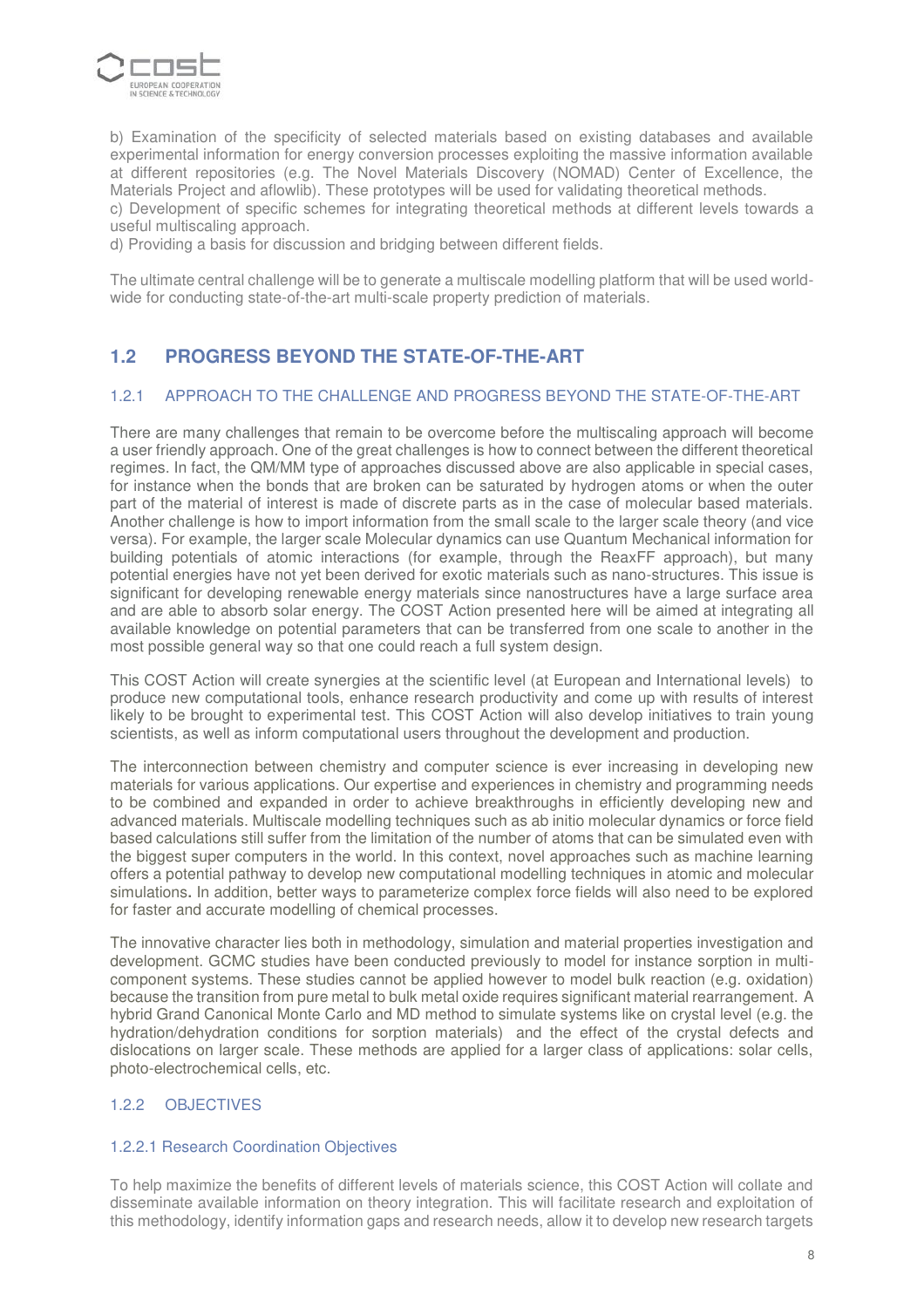

and identify gaps that need further development. In addition, computational materials scientists will be made aware of the resulting methodology and of its potential to contribute to the scientific and technological community. They will be informed about the potential benefits and limitations and engaged in discussions.

The main objectives and deliverables of this COST Action include:

1. A review of the current and upcoming methods/protocols/codes for developing novel materials for improving solar energy conversion efficiency, including their applications and advantages and weaknesses.

2. An organized network of European scientists working on achieving greater scientific understanding of energy conversion mechanisms and developing approaches for reliable and realistic multi-scale modelling of material architectures.

3. Determining specific material requirements for the assessment of efficient energy conversion. Here the needs for specific energy conversion devices, including photovoltaic cells and photoelectrochemical cells, will be determined.

4. Developing existing and new field method centres in several European countries in order to test the efficiency and method applicability and transferability. Such efforts could be implemented at computational facilities across Europe, such as PRACE.

5. Establishing consultation services (technical) and recommendations to end-user groups.

6. Mentoring, organizing workshops, certified training programmes and computer and staff exchange to improve researcher to end-user efficacy. Where practical this will be done in association with other related international symposia and conferences.

7. Encouraging and publishing research reports by scientists involved in multiscale and theoretical related studies.

8. Strengthening collaboration of theoretical groups with experimental groups in order to receive experimental feedback on the proposed new materials and verify the theoretical hypothesis.

## 1.2.2.2 Capacity-building Objectives

This COST Action will establish:

• An international research consortium of scientists based in Europe and national research programmes on theoretical multiscale modelling, who will be able to exchange knowledge with the worldwide science community.

• An international consortium for materials design aimed at solar energy conversion devices and their products to provide scientific support for technological development and regulatory authorities in EU and elsewhere.

• Overall, this COST Action will result in a network oriented scientific platform for discussions and public outreach on the solar energy conversion technology.

The capacity building objectives of this COST Action are to:

1. Set up a process for assembling scientific information on material properties for solar energy conversion and build a respective reliable and efficient modelling methodology.

2. Establish data collections on methodologies currently in use and under development. To this end strong collaboration with the NOMAD Center of Excellence [\(https://nomad-coe.eu/\)](https://nomad-coe.eu/) and open quantum materials database is envisaged [\(http://oqmd.org/\)](http://oqmd.org/).

3. Evaluate the accuracy of these methods and recommend changes to protocols where appropriate.

4. Establish a network of existing and new method oriented centres where the new method developments and integration can be tested and demonstrated.

5. Provide a platform to train young scientists through STSMs targeted at selected high-impact topics, mentoring programmes and training workshops, building on existing training networks (e.g. CECAM, Materials Modeling Council: [https://emmc.info\)](https://emmc.info/).

7. Promote collaboration among European and international interested parties.

8. Encourage the development of new relevant research consortia and programmes within Europe and cooperate with existing related initiatives.

9. Establish a communications platform for academia, industry, and the public.

10. Fostering and creating role models with network opportunities for early career scientists and female scientists. The members at proposal stage include a balanced blend of senior/junior and male/female ratio.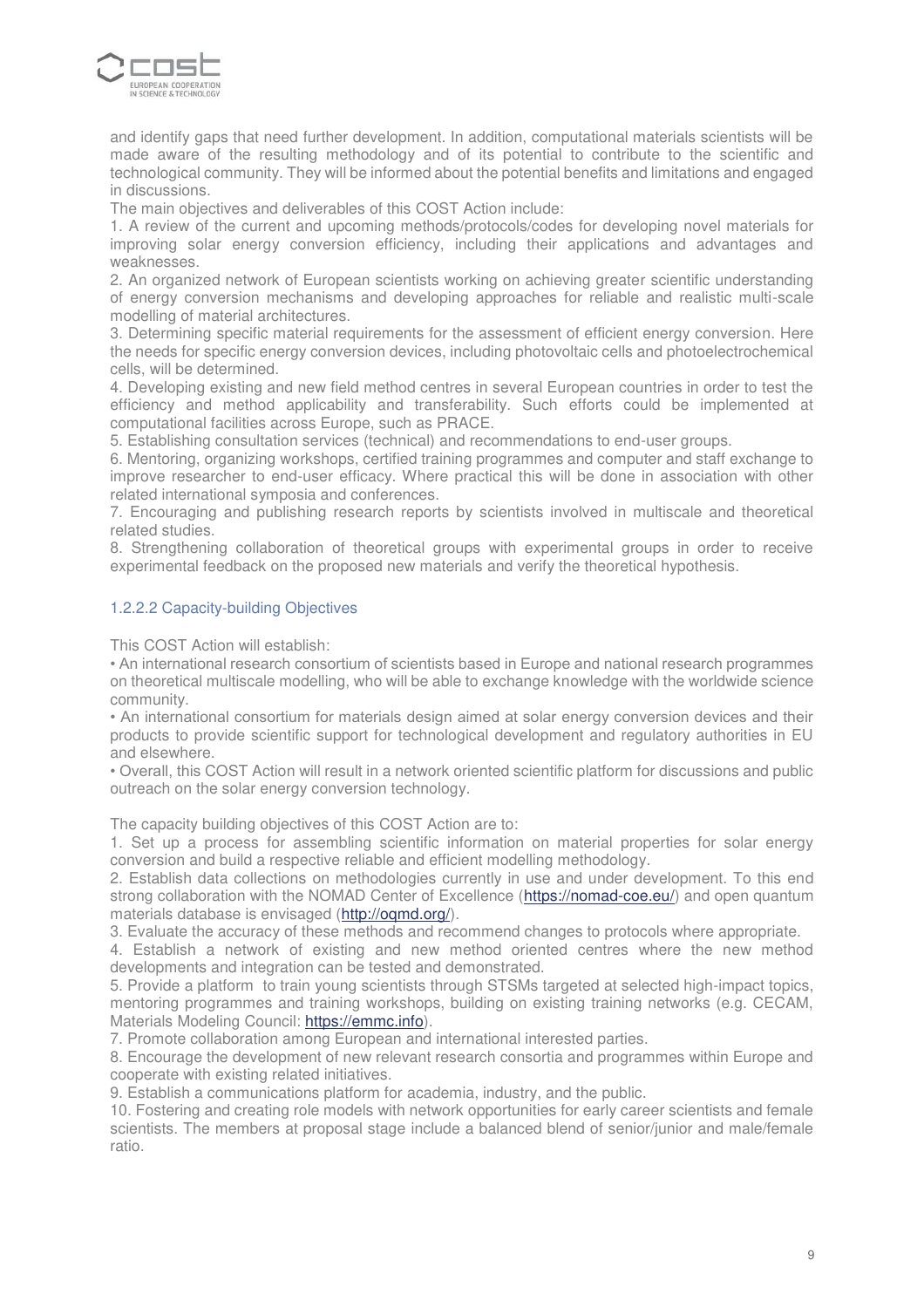

# **2 NETWORKING EXCELLENCE**

# **2.1 ADDED VALUE OF NETWORKING IN S&T EXCELLENCE**

## 2.1.1 ADDED VALUE IN RELATION TO EXISTING EFFORTS AT EUROPEAN AND/OR INTERNATIONAL LEVEL

The Action will facilitate the incorporation of state of the art scientific information to be available in an open access (open source code) manner to the European scientific community and encourage software companies to envoke the Action developments. This will enable incorporation of the Action ideas into broad usage in a user-friendly platform. The Action will establish a strong collaboration with existing related efforts, including NOMAD Center of Excellence, CECAM Network, Psik Netwrok, Materials Modeling Council, etc, since members of the action are associated with these groups. Considering energy supply aspects in parallel with the development of new methodologies will streamline usage of such products significantly. This COST Action will encourage the introduction of computational technology into the mix of new technologies that will support the EU economy initiatives in H2020 and beyond. In addition, it will support worldwide initiatives (e.g., the global initiative for clean energy declared in 2016) for developing sustainable energy production and providing energy security.

# **2.2 ADDED VALUE OF NETWORKING IN IMPACT**

# 2.2.1 SECURING THE CRITICAL MASS AND EXPERTISE

The Action will promote scientific exchange and communication on the science and will promote the development of a theoretical and computational machinery for characterizing a wide range of materials that are being researched and developed worldwide. Specific material compositions include bulk semiconductors, solvated surfaces, and metal/semiconductor interfaces and heterojunctions; all of these components are used in energy converting devices.

The benefit of the networking on all these topics will be the increased synergy created between scientists, which will stimulate exchanges of knowledge, ideas, methods and computational codes, and therefore enhance their productivity and optimize the use of resources and maximize research output and impact. Networking is specifically important since there is the need to bridge disciplines which usually do not interact. Young scientists will benefit from the larger pool of shared knowledge and experience and be able to work in laboratories with different expertise and experience and this will help ensure continued ongoing synergy into the future. In addition, there will be networking with industry (including software developers of scientific codes), which will enhance knowledge and facilitate shared experiences with the users of the technology. Understanding the ultimate requirements of end users will help efficiently align the research agenda with the practically required technology. As a result, the research programs will have greater relevance to the real needs of the user-community. The training programs will be able to exploit this combined network of knowledge and expertise to provide training which is beyond the state of the art.

# 2.2.2 INVOLVEMENT OF STAKEHOLDERS

As already stated, the Action aims to bring together researchers from most European and many other countries. These will include scientific leaders in their fields and advanced developers of the technology. The Action will identify the leaders by creating a database of scientists that are experts in each topic of the WGs and will interest them by organizing international conferences in Europe (see "Technology and know how transfer plan" in the work plan). These funded platforms will attract and interest the different groups. Hence, the scientific consortium will reflect the state of the art and development of the new technology. The Action will organize events specifically targeted at the different theory level types and multidisciplinary events to allow interchange between the different specialties. These will include:

• Scientists, scientific institutions, organizations, scientific academies and societies e.g. ECS,

E-MRS, Royal Society of Chemistry, Research Institutes for Energy Research (ECN), etc.

• Industrial organizations of code development.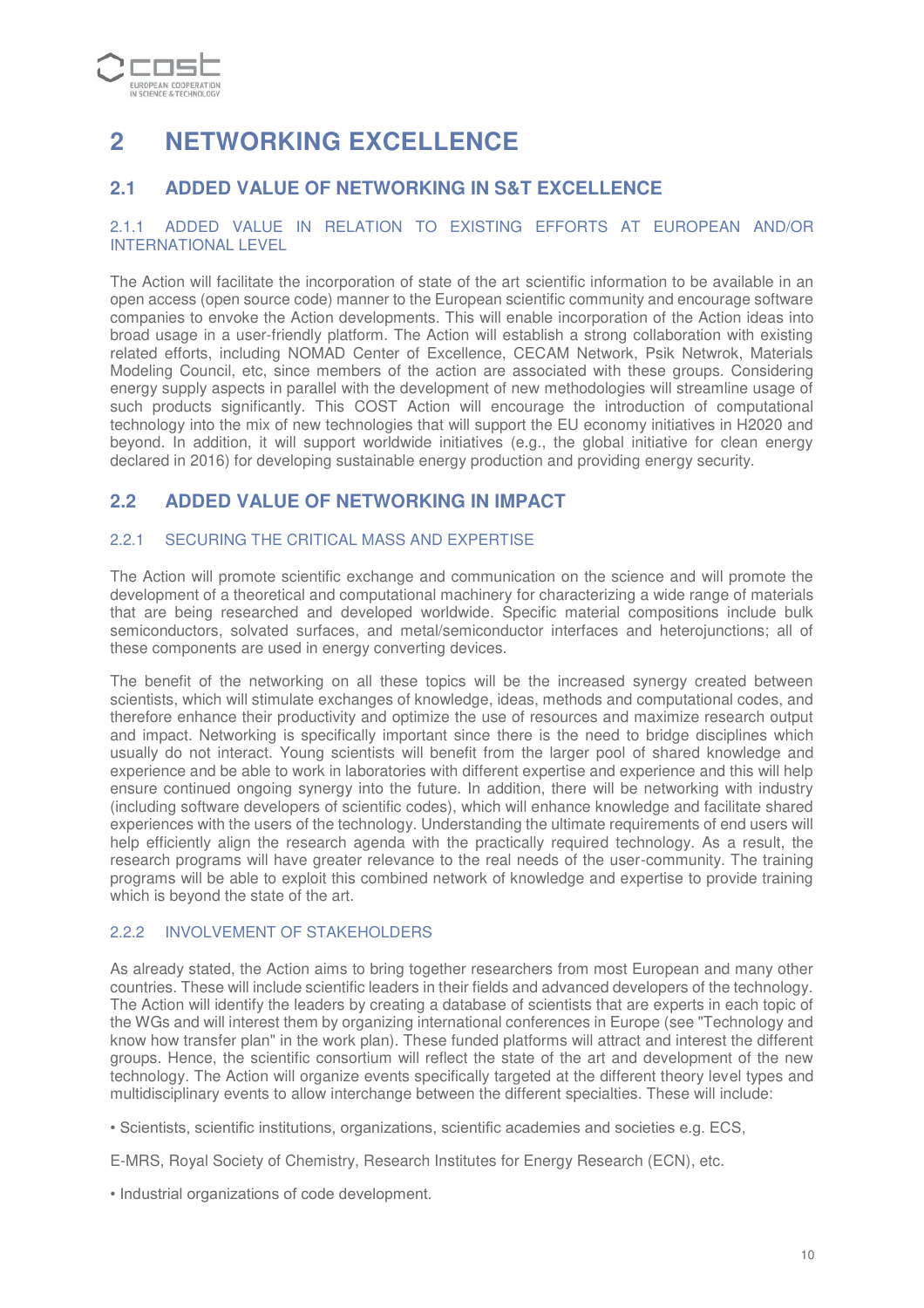

• Public organizations, media, journalists, politicians from the Energy and Environmental Ministry offices of each country.

• Decision makers at political and scientific level for funding and support of research, determination of research priorities.

#### 2.2.3 MUTUAL BENEFITS OF THE INVOLVEMENT OF SECONDARY PROPOSERS FROM NEAR<br>NEIGHBOUR OR INTERNATIONAL PARTNER COUNTRIES OR INTERNATIONAL NEIGHBOUR OR INTERNATIONAL PARTNER COUNTRIES **ORGANISATIONS**

The Action will facilitate the incorporation of state of the art scientific information to be available in an open access (open source code) manner to the European scientific community and encourage software companies to envoke the Action developments. This will enable incorporation of the Action ideas into broad usage in a user-friendly platform. The Action will establish a strong collaboration with existing related efforts, including NOMAD Center of Excellence, CECAM Network, Psik Netwrok, Materials Modeling Council, etc. Considering energy supply aspects in parallel with the development of new methodologies will streamline usage of such products significantly. This Action will encourage the introduction of computational technology into the mix of new technologies that will support the EU economy initiatives in H2020 and beyond. In addition, it will support worldwide initiatives (e.g., the global initiative for clean energy declared in 2016) for developing sustainable energy production and providing energy security.

# **3 IMPACT**

# **3.1 IMPACT TO SCIENCE, SOCIETY AND COMPETITIVENESS, AND POTENTIAL FOR INNOVATION/BREAK-THROUGHS**

## 3.1.1 SCIENTIFIC, TECHNOLOGICAL, AND/OR SOCIOECONOMIC IMPACTS (INCLUDING POTENTIAL INNOVATIONS AND/OR BREAKTHROUGHS)

Developing and exploiting multiscale methods in computational material science is a relatively new technology which has huge potential to progress beyond the state-of-the-art as described in Section 1. This COST Action will bring together many of the key players involved in researching and developing this technology and assessing its potential for material characterization, which will enhance the likelihood of both scientific innovation and new breakthroughs toward material design and discovery. The Action will promote efforts to increase awareness of the importance to invest in research and development on novel materials via computational approaches. The Action will establish links and invite to workshops research funding organizations such as DFG, ISF, National Ministry of Sciences, H2020, National research councils and scientific academies, other international and national funding organizations and industry. Many scientists have expressed interest in this COST Action, and it is foreseen an accelerated amount of members joining at the first year. The return trade-off is significant for both fundamental science development and application to society's needs.

# **3.2 MEASURES TO MAXIMISE IMPACT**

# 3.2.1 KNOWLEDGE CREATION, TRANSFER OF KNOWLEDGE AND CAREER DEVELOPMENT

The COST conferences and workshops will be linked if possible to other national or international meetings/conferences on computational modeling related topics, e.g. those organized by CECAM, NOMAD Center of Excellence, Psi-k, MRS, EU, scientific societies and organizations etc. One MC member will be specifically in charge of the dissemination through the different media. In addition, participants in this COST Action will also promote the activities of the COST Action in meetings and workshops around the world organized by other scientific organizations. Other Communication activities: In year 1 an open access Webpage will be established with news and articles on multiscaling developments and information on the COST Action events and activities. This will be linked to Facebook, twitter, LinkedIn and provide podcasts and/or reports of all meetings, workshops etc. There will also be an intranet site for COST Action members to communicate news, activities, products, reports etc. within the Action. There will be some constraints associated with intellectual property rights and confidential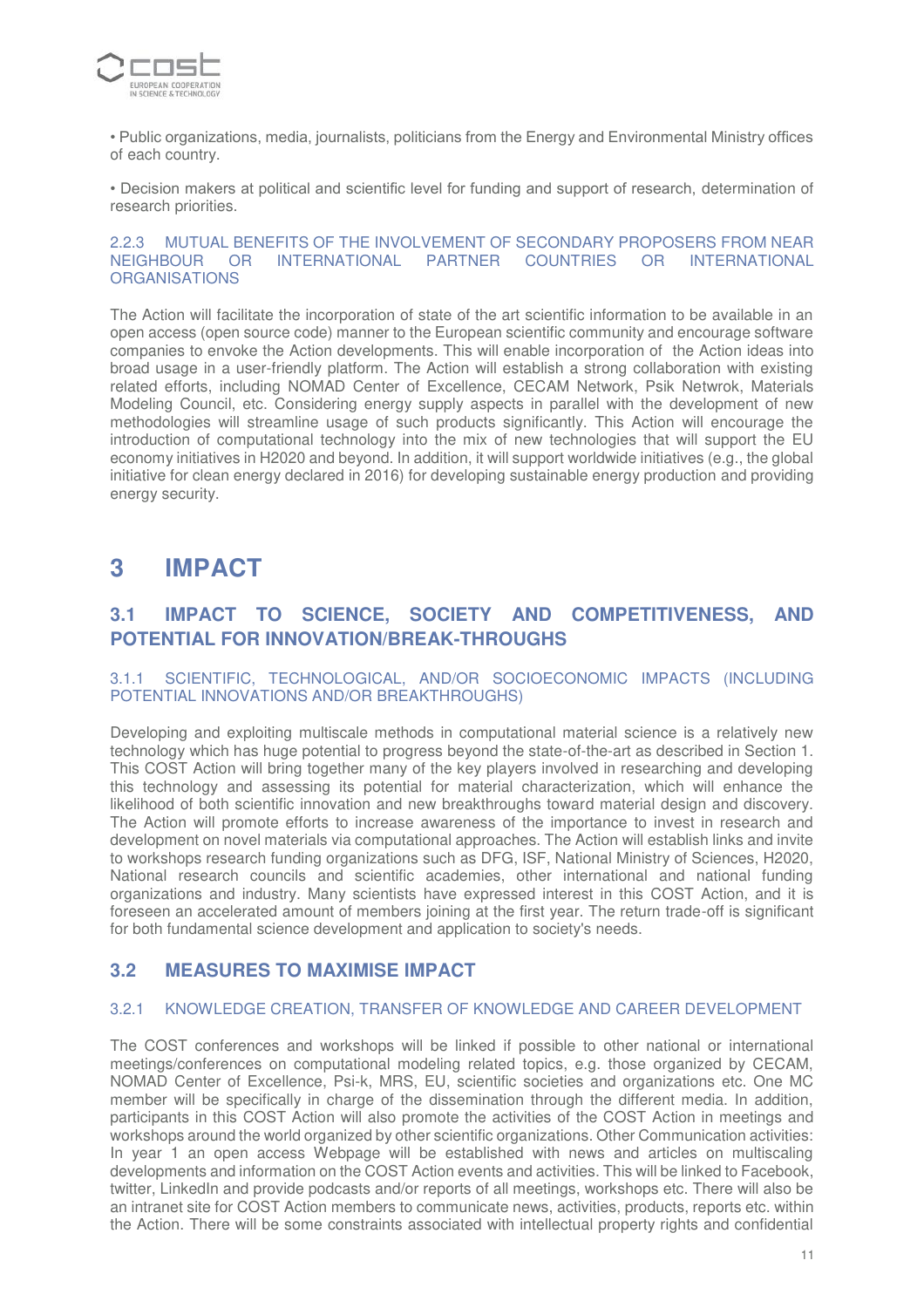

business information associated with some new developments and the Action will examine ways to protect these while enabling as much sharing of information as possible. The Action will encourage efforts of intellectual property submissions for patents when novel materials are discovered.

# 3.2.2 PLAN FOR DISSEMINATION AND/OR EXPLOITATION AND DIALOGUE WITH THE GENERAL PUBLIC OR POLICY

The Action will organize events specifically targeted at the different theory level types and multidisciplinary events to allow interchange between the different specialties. These will include:

• Public organizations, media, journalists, politicians from the Energy and Environmental Ministry offices of each country.

• Decision makers at political and scientific level for funding and support of research, determination of research priorities.

# **4 IMPLEMENTATION**

# **4.1 COHERENCE AND EFFECTIVENESS OF THE WORK PLAN**

#### 4.1.1 DESCRIPTION OF WORKING GROUPS, TASKS AND ACTIVITIES

The objectives of this COST Action will be achieved through the systematic organization, the effective functioning of the selected group of researchers and, most importantly, the interactive character of the individuals, as described in detail below. It should be emphasized that the consortium and its working groups (WGs) are set up in such a way that the contributions of its members form an integral part of the main focus of this COST Action. Through the Action, regular meetings, workshops and reports will be organized for the consortium to exchange updated data and information.

## **WG1: Quantum Mechanics Theory**

**Objectives:** Compare state-of-the-art electronic structure methods (from the many different flavors of density functional theory to quantum-chemical approaches (coupled cluster etc.) with respect to their usability in the development of functional materials for photovoltaic and electrochemical cells.

#### **Tasks, Deliverables:**

1. Review existing knowledge and state of the art to provide a solid background for new developments, applications and research information. Identify knowledge and data gaps.

2. Define relevant quantum mechanical observables related to material functionality for energy storage that can be parametrized and transferred to multiscaling in WG2.

**Deliverable:** Develop a data base of references and relevant documents.

3. Review and study materials systems that have been and are being developed and commercialised. Itentify specific material properties and criteria needed to match highly efficient photovoltaic and photoelectrochemical technology. Compare approaches, determine advantages and disadvantages, specificity, etc.

**Deliverable:** a review of the methods of quantum mechanics in modeling materials for renewable energy applications.

4. Explore potential new materials for renewable energy technology.

**Deliverable**: Review of existing and future materials studied with quantum mechanical methods.

5. Development of a web-page with links to accessible informatics data base on target materials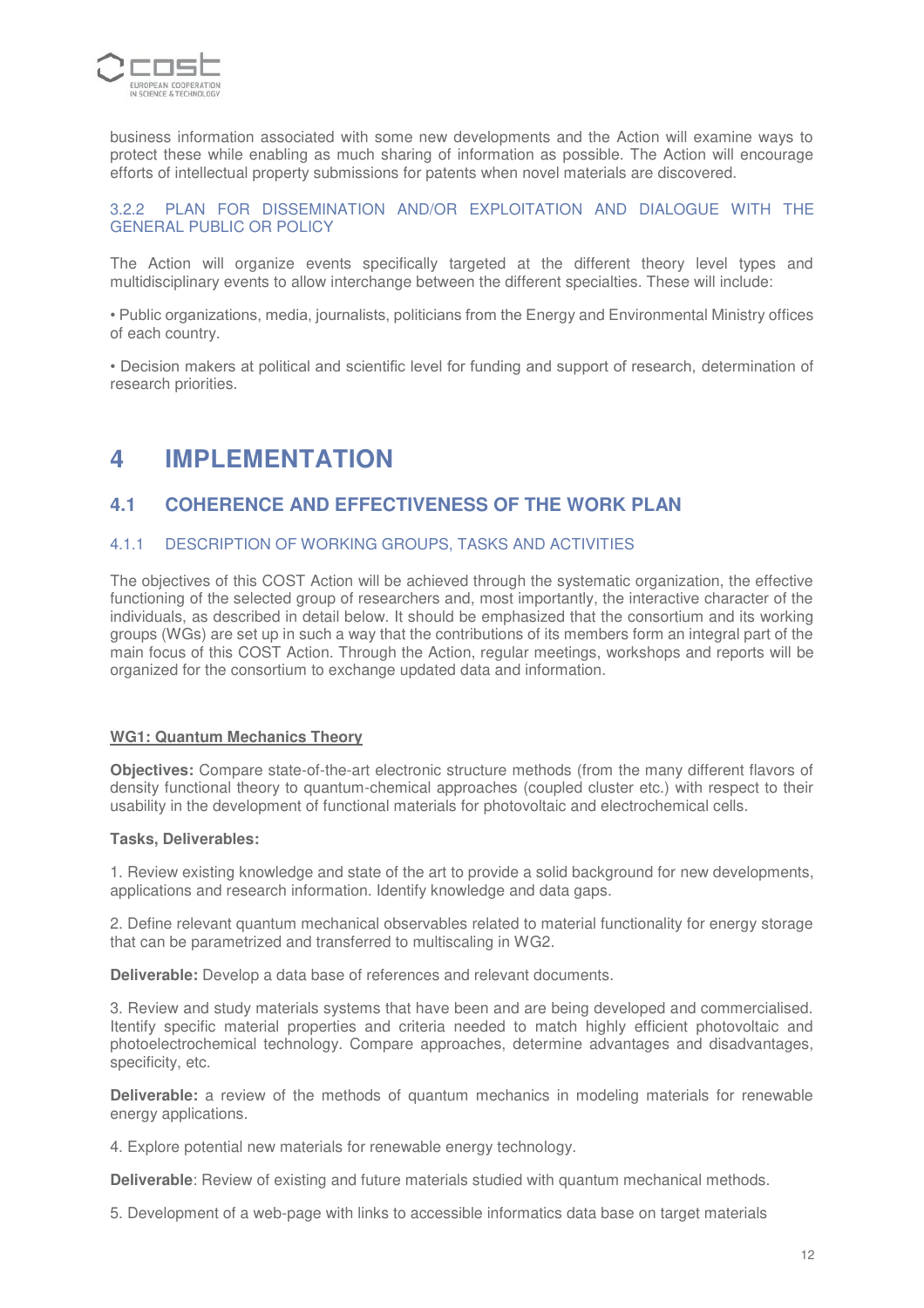

**Deliverable**: Review of existing materials informatics data base and needs.

6. Support training, conference and workshop programme. The workshops should include specific tutorials for each pair of WGs, for example WG 1&2, , emphasizing the overlap between groups. If possible, the workshops will be taking place for a duration of five days each year and leaded by a member of the groups at their country. The workshops will be dedicated to disseminate the knowledge gained by partnering at the Action. If possible, someAction conferences will be coupled to regional conference meetings at Europe twice a year, where members for the Action will be recruited, such as the E-MRS. More details described in section 2.2.2.

#### **Milestones**

- 1. Joint meeting with WG 2: Months 12, 24
- 2. Access to information on methods available for further multiscaling integration studies: Month 24
- 3. WG meeting: Months 36

#### **WG2. Molecular Dynamics Simulations**

**Objectives:** To determine the state of development of molecular dynamics simulation and factors involved in their development

#### **Tasks, Deliverables**:

1. A study of the current situation on the development and application of molecular dynamics simulations worldwide.

**Deliverable**: A review of current developments of molecular dynamics simulations.

2. The feasibility, methodology and advantages of the different materials systems will be compared and recommendations, including future improvements, of the systems will be made.

**Deliverable:** A report on various material model systems for molecular dynamics simulations.

3. Develop research and delivery priorities, strategies, and initiatives for developing novel materials and to fill the knowledge gaps. This will enable the Action to communicate to European and national funding agencies the high priority needs for this research.

**Deliverable:** Research Priorities Report.

4. Support training, conference and workshop programme as described in 2.2.2.

#### **Milestones**

1. Joint two meetings with WG 1 & 3: Months 12, 24

2. Development of the scientific data base for the reporting platform developed in WG5 to communicate relevant information: Month 24

3. WG meeting: Months 36

#### **WG3: Monte Carlo Simulations**

#### **Objectives:**:

1. Collect scientific information about material properties aspects linked to molecular dynamics simulations

2. Promote research collaborations in this area in order to enhance certainty about relation between theoretical approaches among other length scales and WGs.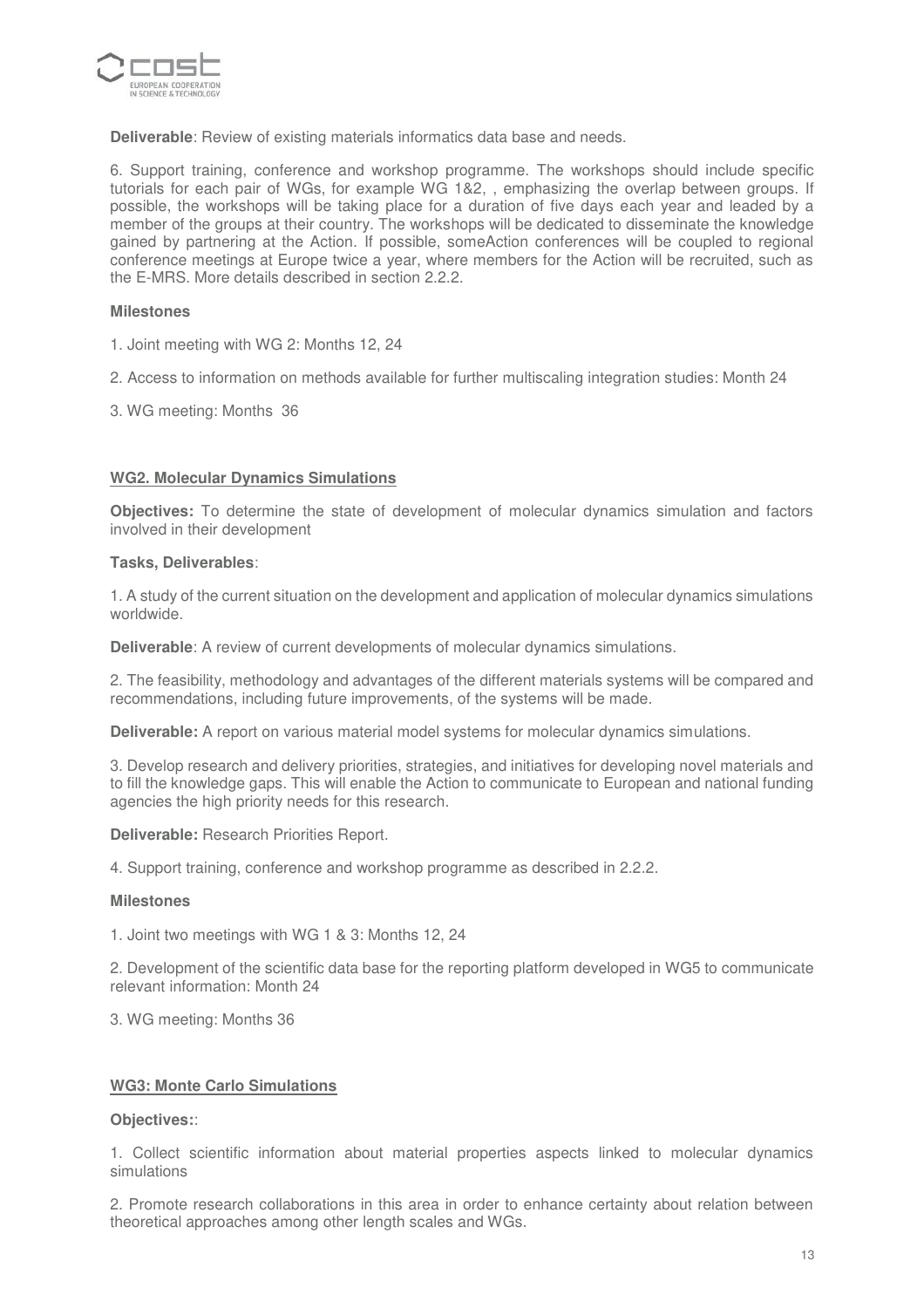

3. Produce protocols to support simulations based on information provided by WG 1 & 2.

#### **Tasks & Deliverables**:

1. Compilation of reviews on the available knowledge on aspects of material properties that are essbential for energy conversion processes in relation to monte carlo simulations.

2. Identification of known or new knowledge gaps arising in the area of obtaining parameters from the theme of WG 1 & 2 to the area of theme WG 3.

3. Develop a data base on material targets that can be characterized with monte carlo simulations. This activity will be developed jointly with WG1 and WG2.

4. Develop some case study of materials assessments based on running research activities of current material applications as examples of methodology and outcomes.

**Deliverables**: Communications of results in reports, workshops and COST Action conferences to interested parties and promote training, workshops, exchange of scientists, etc.

#### **Milestones**

- 1. Joint two meetings with WG 2 & 4: Month 12
- 2.Choice of relevant case studies: Month 20
- 3. WG meeting: Months 36

#### **WG4. Microscale and Continuum Modeling**

#### **Objectives:**

1. Provide analyses and information on the impacts of material properties that can be calculated with continuum modeling.

2. Review applications of microscale models in predicting in-situ and macroscopic physical properties of materials for energy conversion applications, including approaches for determination of input parameters and validation techniques

#### **Tasks & Deliverables**:

1. Review the social and economic impacts of material discovery through continuum modeling.

2. Case studies: Perform cost benefit analyses of some existing and future material systems to demonstrate benefits to consumers as well as economic costs.

3. Compare the observables calculated by other WGs.

**Deliverables**: i) a data-base of study on material properties calculated with continuum modeling. ii) a teaching module for continuum modeling. iii) Reports and communication of results to users at workshops and in training programmes

#### **Milestones:**

- 1. Joint meeting with WG 4: Month 12.
- 2. Communication of Task results and deliverables to trainees: Month 24
- 3. Establishment of data base: Month 24
- 4. WG meeting: Months 36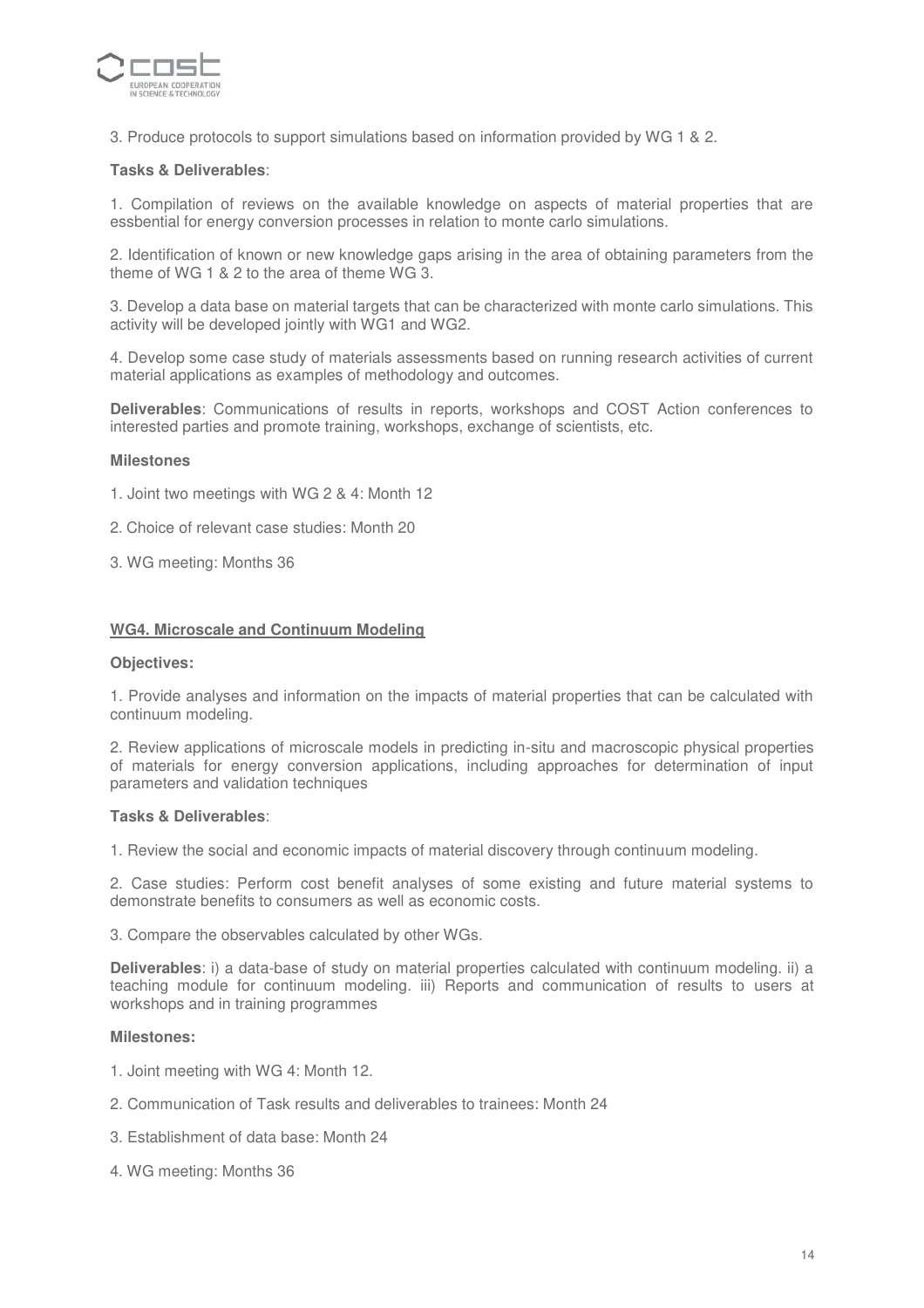

## **WG5: Multiscaling Approaches**

**Objectives**: To develop an effective communication strategy and platform for the Action that reaches all interested parties and the general public as well as members of the Action. All of the members will take part in the WG5 since this group will integrate the different threoretical approaches of WGs 1-4 toward a single multiscale approach.

## **Tasks, Deliverables**:

1. A communication and dissemination plan developed in year 1. This will include:

- Organizing the conference and workshop programme together with other WGs.

- Establishing links with a wide range of experts from different countries and organizations (developers and users). Involve them in discussions and workshops on the computational issues.

The dissemination plan will be updated with the scientific progress of the research partners involved in the Action as well the results of its own studies (e.g. on multiscaling) in order to allow rapid dissemination of the most recent developments during the course of the Action.

**Deliverable**: A communication and dissemination plan.

2. Coordination of Training courses: Training is one of the main objectives of this COST Action. A series of Short-Term Scientific Missions (STSMs) will be offered to young scientists. These STSMs will facilitate transfer of knowledge, training in new techniques, the use of important new codes and modules. Furthermore, young scientists will benefit from a mentoring program, due to the presence of highly qualified scientists in this consortium with extensive mentoring experience and tutoring. This will foster personal connections and provide opportunities for future career development of the early career.investigators Training Schools, with hands-on training, will be designed to provide young scientists with the skills in mutiscaling. If possible, Training Schools linked to existing international conference programs will be organized at the participants' institutes with the respective know-how and expertise. The material from the Training Schools will be available to all participants via the Action web site.

**Deliverables:** establishment of training programmes, training material available on Action website.

3. Establish and manage On Line Platform and **Web site.** This Action web site will serve as an openportal for all Action activities providing up-to-date information on Action achievements and contact point for all interesting parties (e.g. SMEs, grower groups, etc.). In addition, it will publish information on Facebook, Linked-in and Twitter with links to the website. The web site will be frequently updated but with major revisions following each management board meeting. Theinformation posted will include:

- General information about COST and this COST Action (objectives, guidelines, achievements, etc.);
- Intranet: a secure portal for Action participants will be made;
- National portals highlighting activities in individual countries;

- Proceedings of meetings (talks and posters from meetings), bulletins and information, pamphlets, and other reports (e.g. STSM reports);

- Videos of useful material (e.g. transformation systems);
- Short-term Scientific Missions STSM Calls (guidelines and application material);
- Job announcements;
- Publications and contact information for Action participants;
- Other relevant news and links (institutes, research groups and EU organizations).

4. Establish a Publications Task Force to consider the desirability and feasibility of publishing a book containing a comprehensive review on multiscaling. The book would need to be of broad scientific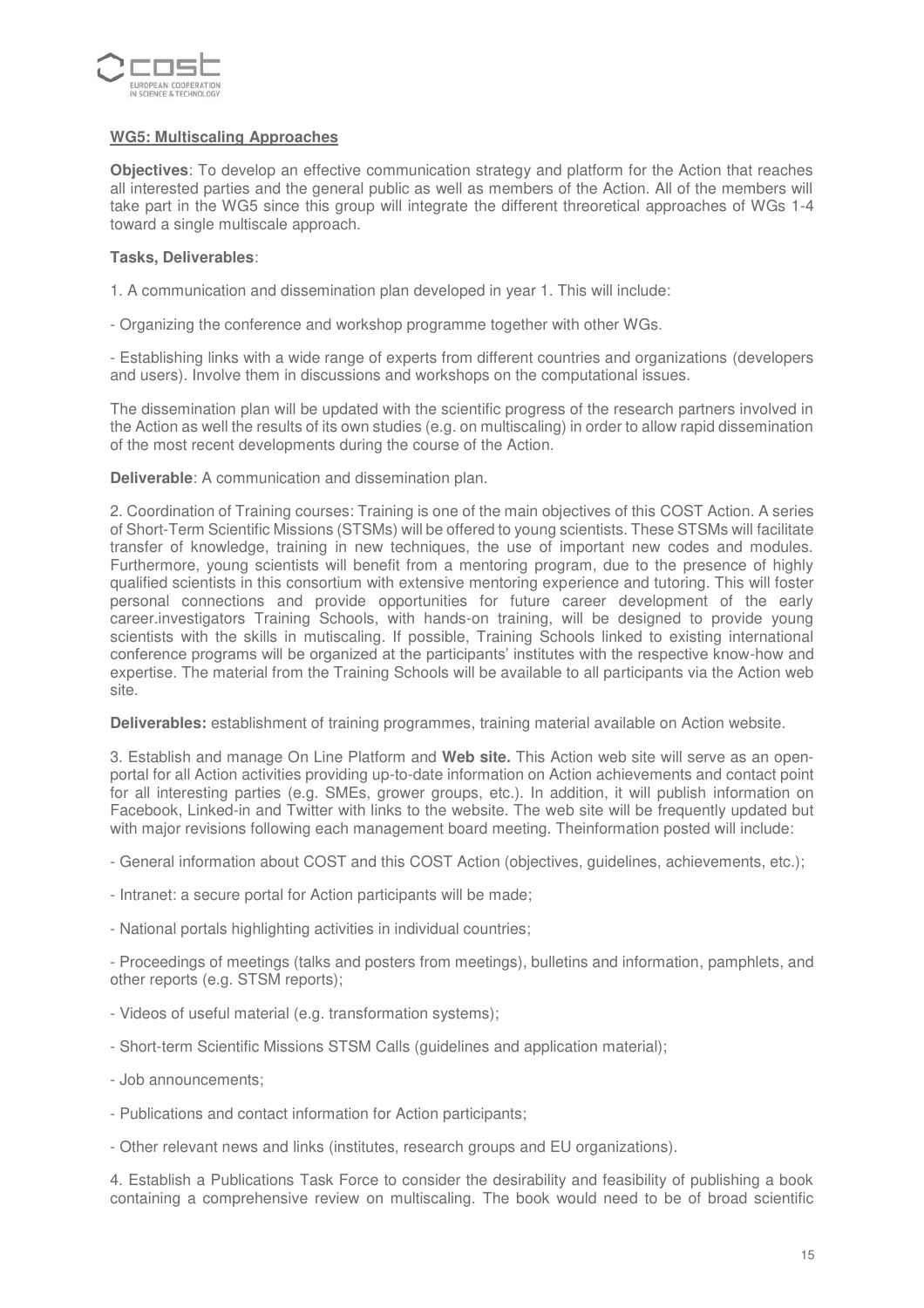

interest as well as a valuable teaching tool for students. If considered desirable, book proposals would be sent to prospective publishers for their reaction.

#### **Milestones**

- 1. Joint meeting with all WGs: month 12
- 2. Establishment of intranet platform: month 12
- 3. Establish a Publications Task Force: month 36

## 4.1.2 DESCRIPTION OF DELIVERABLES AND TIMEFRAME

Outline Plan of meetings and events (subject to revision when the consortium is formed due to possible changes in priority of topics):

#### **Year 1:**

- Kick off meeting
- All five WGs joint meeting
	- Establishing a web presence to coordinate the Action and distribute News, workshop announcements, research highlights etc. The webpage will be linked to Facebook, twitter, LinkedIn and provide podcasts and reports of all meetings, workshops etc.
	- There will also be an intranet site for COST Action members to communicate news, activities, products, reports etc. within the Action.

• 1st Conference: Multiscale Modeling in Computational Materials Science for Energy Applications: Present situation and future research requirements.

• Training School : Theoretical methods of material characterization techniques for energy applications.

#### **Year 2:**

- WG meetings.
- Computational Materials Workshop / Participation at international conferences
- 2 Training Schools :
	- Computational methods in practice usage
	- Material discovery, design, and development

#### **Year 3:**

• WG and Small Group meetings.

• 2nd Conference: "Applications of computational materials science for renewable energy applications". This will be accompanied by workshops and briefings for industry, media, public etc.

•Participation at international conference Training School: Overlap between computational materials at different scales.